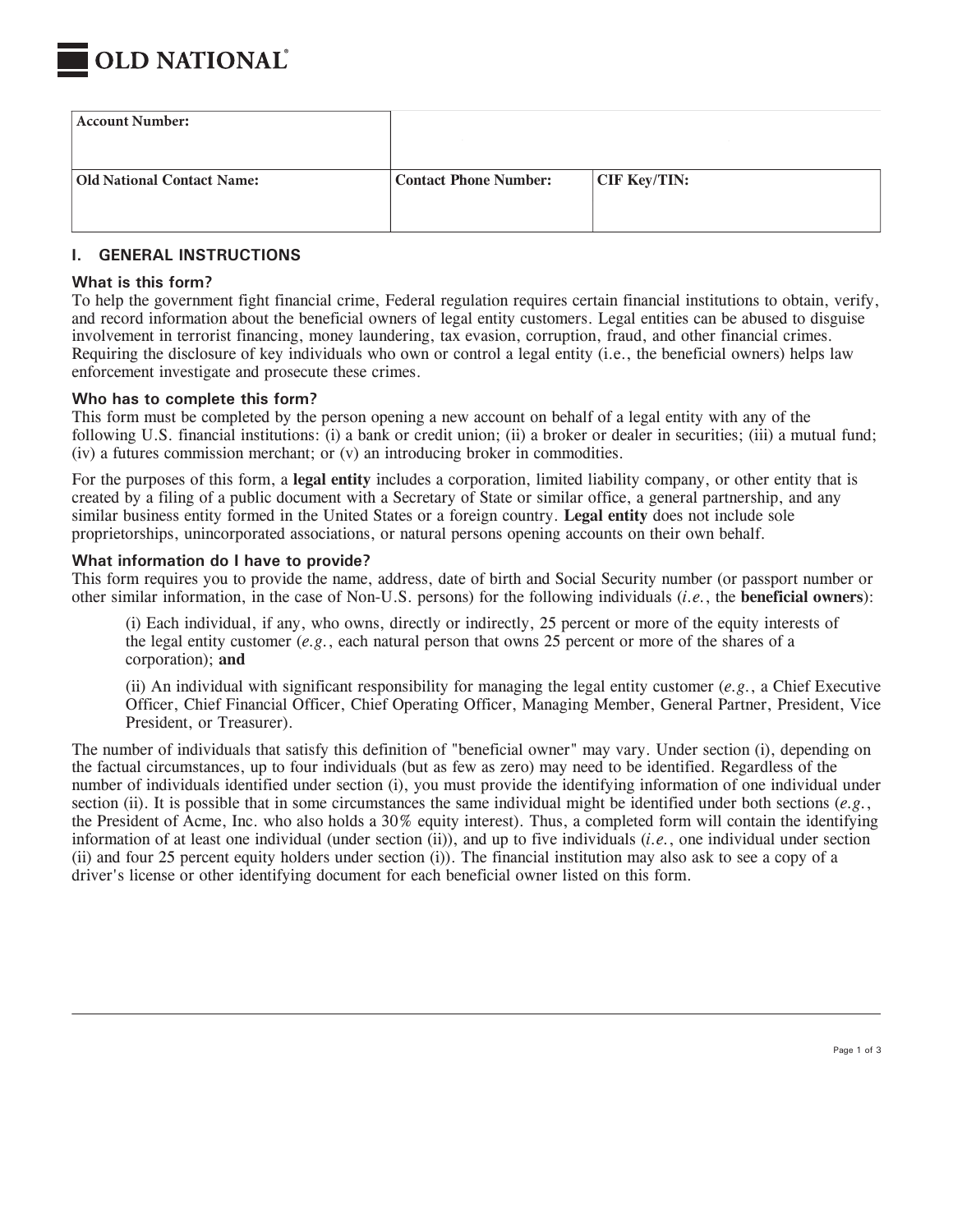# **OLD NATIONAL**

## **II. CERTIFICATION OF BENEFICIAL OWNER(S)**

**Persons opening an account on behalf of a legal entity must provide the following information:**

| Name of Natural Person Opening Account: | <b>Title of Natural Person Opening Account:</b> |
|-----------------------------------------|-------------------------------------------------|
|-----------------------------------------|-------------------------------------------------|

**Name of Legal Entity for Which the Account is Being Opened:**

**Physical Address of Legal Entity for Which the Account is Being Opened:**

**Provide the following information for each individual, if any, who, directly or indirectly, through any contract, arrangement, understanding, relationship or otherwise, owns 25 percent or more of the equity interests of the legal entity listed above:**

| <b>Name</b><br>(Beneficial Owner)<br>and Percent of<br>Ownership        | Date of<br><b>Birth</b> | <b>Address (Residential or</b><br><b>Business Street Address)</b> | For U.S.<br>Persons:<br><b>Social</b><br><b>Security</b><br><b>Number</b> | For Non-U.S. Persons:<br><b>Social Security</b><br><b>Number, Passport</b><br><b>Number and country</b><br>of issuance, or other<br>similar identification<br>number <sup>1</sup> |  |  |
|-------------------------------------------------------------------------|-------------------------|-------------------------------------------------------------------|---------------------------------------------------------------------------|-----------------------------------------------------------------------------------------------------------------------------------------------------------------------------------|--|--|
| First                                                                   |                         | Street                                                            |                                                                           | Number                                                                                                                                                                            |  |  |
| Last<br>%                                                               |                         | City<br>State & Zip                                               |                                                                           | Country of Issuance                                                                                                                                                               |  |  |
| First                                                                   |                         | Street                                                            |                                                                           | Number                                                                                                                                                                            |  |  |
| Last<br>%                                                               |                         | City<br>State & Zip                                               |                                                                           | Country of Issuance                                                                                                                                                               |  |  |
| First                                                                   |                         | Street                                                            |                                                                           | Number                                                                                                                                                                            |  |  |
| Last<br>%                                                               |                         | City<br>State & Zip                                               |                                                                           | Country of Issuance                                                                                                                                                               |  |  |
| First                                                                   |                         | <b>Street</b>                                                     |                                                                           | Number                                                                                                                                                                            |  |  |
| Last                                                                    |                         | City<br>State & Zip                                               |                                                                           | Country of Issuance                                                                                                                                                               |  |  |
| %<br>If checked, Beneficial Owner listing requirement is Not Applicable |                         |                                                                   |                                                                           |                                                                                                                                                                                   |  |  |